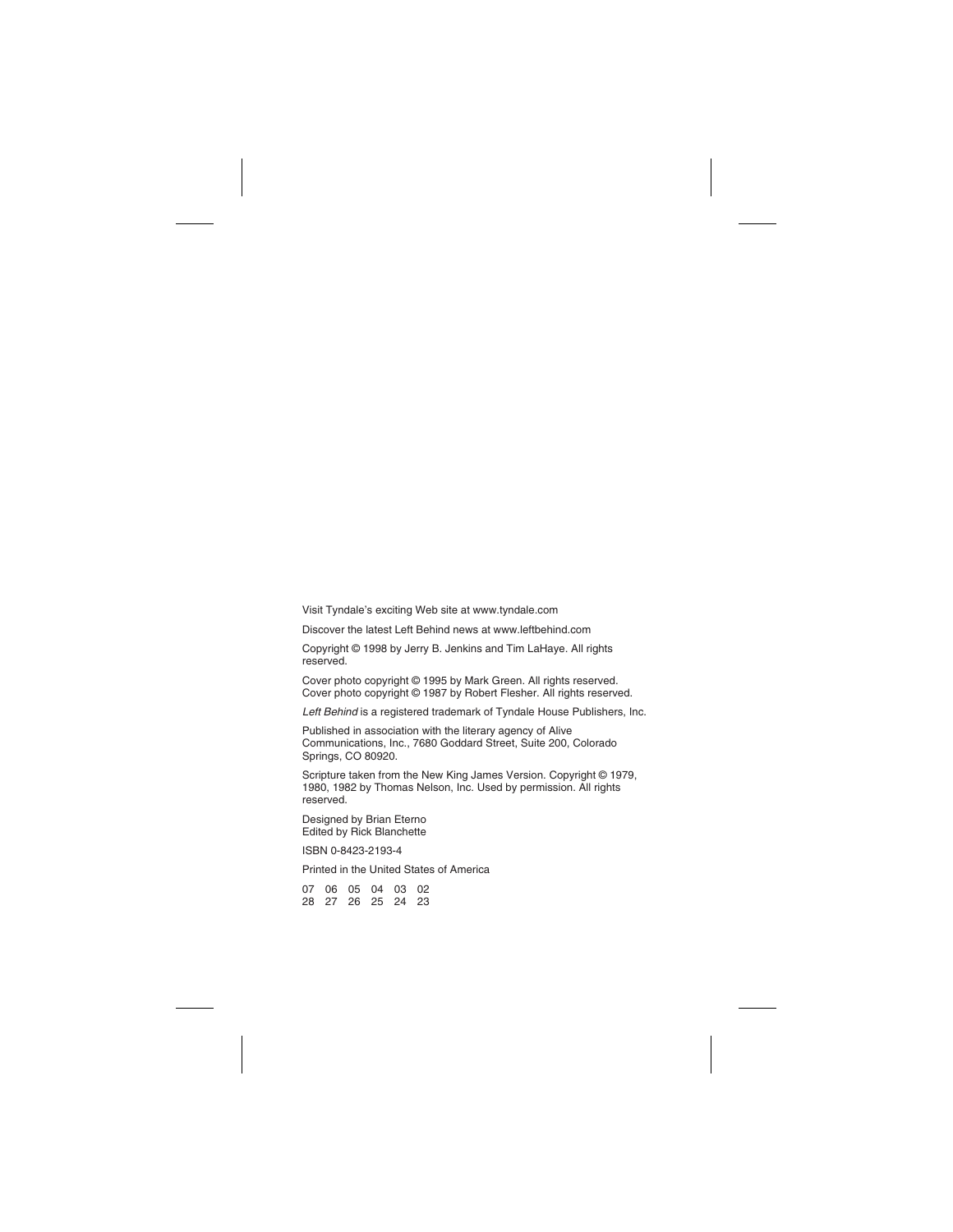## **CONTENTS**

## PART ONE THE FOUR KIDS

| 1. Judd—The Runaway. $\ldots \ldots \ldots$ 3 |
|-----------------------------------------------|
| 2. Vicki-The Rebel 17                         |
| 3. Lionel—The Liar 31                         |
| 4. Ryan—The Skeptic 45                        |

PART TWO THE LULL

| 5. The Eve of Destruction 61                   |
|------------------------------------------------|
| <b>PART THREE</b><br>THE MORNING AFTER         |
| 6. Judd Returns Home $\ldots \ldots \ldots$ 77 |
| 7. Vicki's Sad Awakening 91                    |
| 8. Lionel and Uncle André 105                  |
| 9. Ryan Left Alone. 121                        |
| $-1$ $-1$ $-1$ $-1$                            |

| 10. Finding Each Other. 135 |  |  |  |  |  |
|-----------------------------|--|--|--|--|--|
| About the Authors 147       |  |  |  |  |  |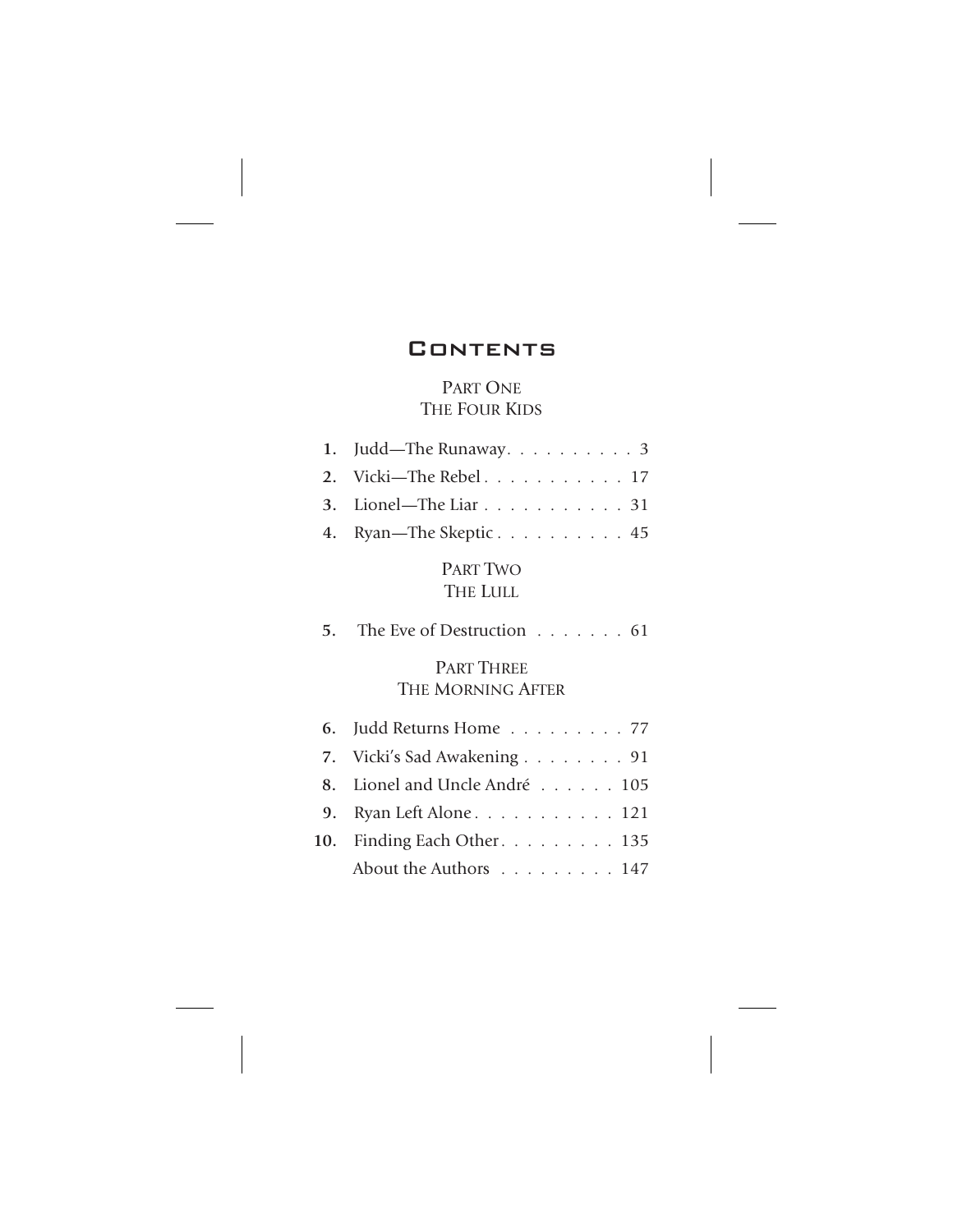## ONE

## $J$ udd $-$ The Runaway

JUDD Thompson Jr. had always hated having the same name as his father. Until now.

Every time the phone rang and someone asked for Judd, it was "Which one? Big Judd or Little Judd?" The funny thing was, Little Judd was already taller than his father. He had just gotten his driver's license, and the whiskers on his chin formed a thin goatee. He was tired of being called *Junior,* and if he were never called Little Judd again for the rest of his life, it would be too soon.

But now, for once, being Judd Thompson Jr. was working in Judd's favor.

This break was meant to be, Judd decided. After days of fighting with his parents about where he was going, who he was with, what he was doing, and how late he would be in, he had just happened to be home one after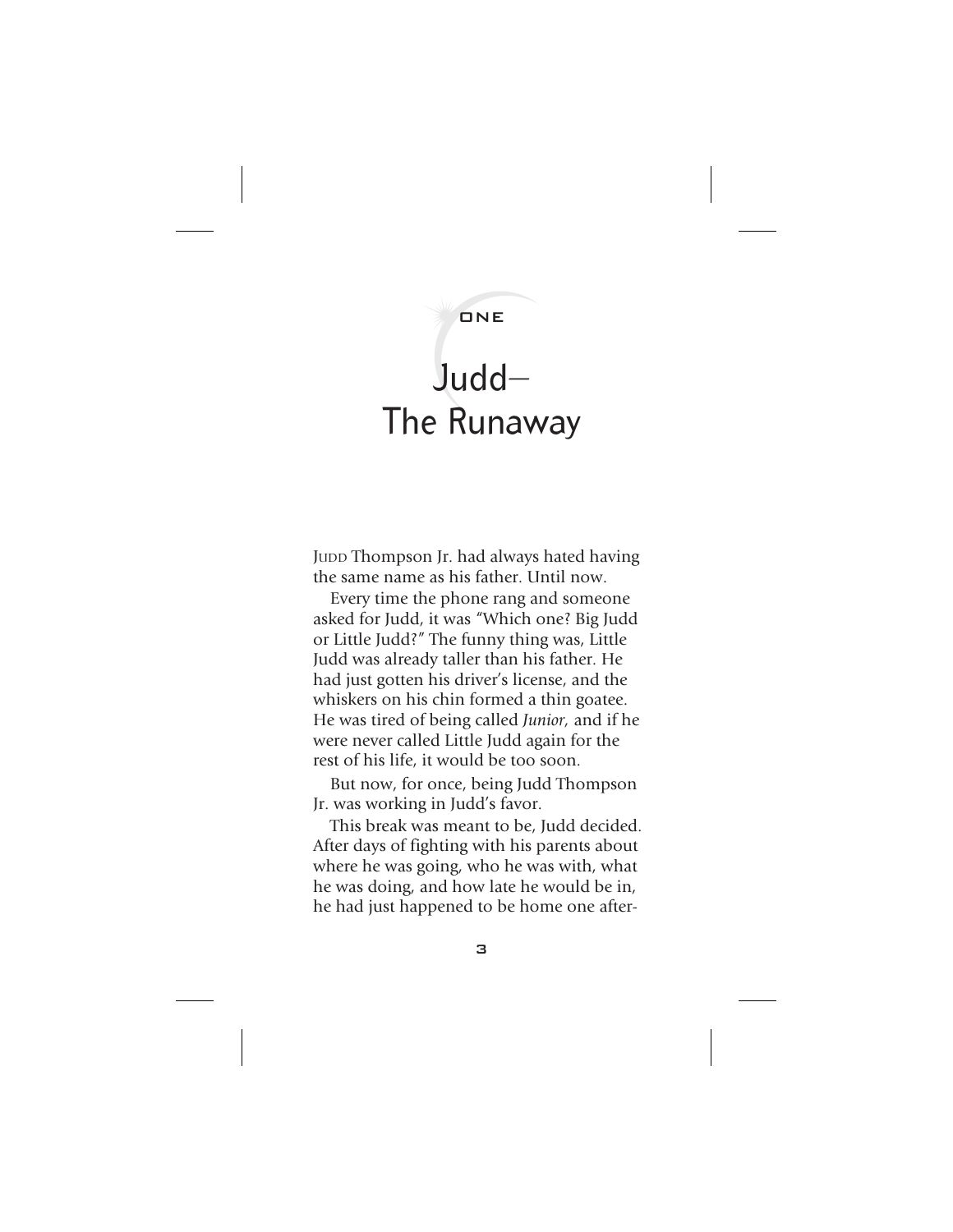noon. And his mother picked that day to ask him to bring in the mail. If that didn't prove this was meant to be, Judd didn't know what did.

Judd sighed loudly at his mother's request. She said he acted like any small chore or favor was the biggest burden in the world. That was exactly how he felt. He didn't want to be told to do anything.

"Why can't *you* get it?" he asked her.

"Because I asked you to," she said.

"Why do *I* have to do everything?"

"Would you like to compare what you do around here with what I do?" she asked, and that began the usual argument. Only when his mother threatened to ground him did he stomp out to the mailbox. He was glad he did.

On the way back to the house, idly flipping through catalogs and letters and magazines, he had found it—an envelope addressed to him. It was clearly a mistake—obviously intended for his father. He knew that as soon as he saw it. It was business mail. He didn't recognize the return address.

Just to be ornery, he slipped it inside his jacket and gave the rest of the mail to his mother. Well, he didn't actually give it to her. He tossed it onto the kitchen table in front of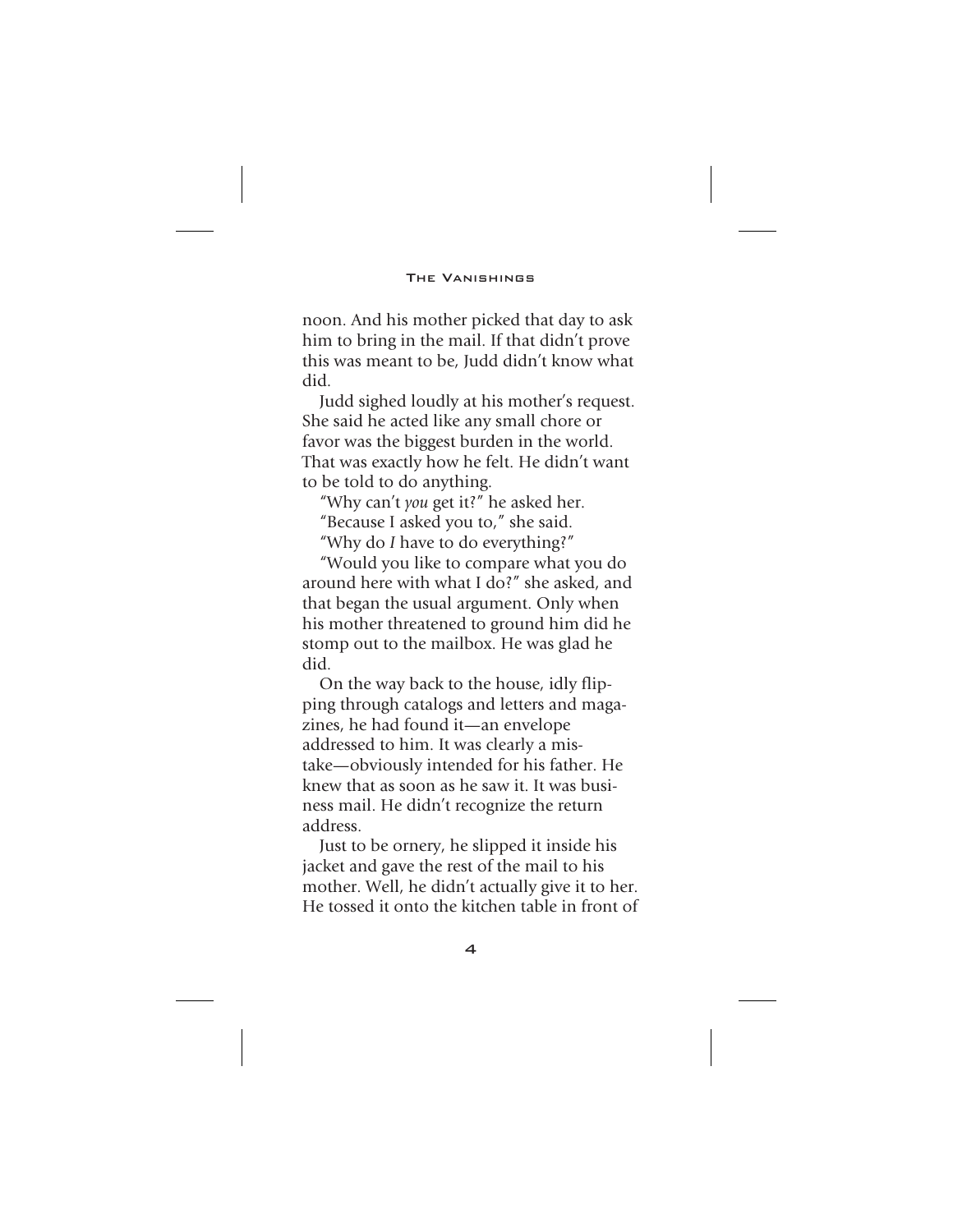her, and half of it slid to the floor. He headed to his room.

"Just a minute, young man," she said, using another of his least favorite names. "Get back here and give me this mail properly."

"In a minute," he said, jogging up the steps.

"Oh, never mind," she said. "By the time you get back here, I'll have it picked up, read, and answered."

"You're welcome!" he hollered.

"A job not finished is not worthy of a thank-you," she said. "But thanks anyway."

Judd took off his jacket, cranked up his music, and lay on his bed, opening the envelope. Onto his chest dropped a credit card in his name, Judd Thompson Jr. A sticker on it told him to call a toll-free number and answer a few questions so he could begin using the card. The letter told him they had honored his request. He could spend tens of thousands of dollars using that card alone.

Judd couldn't believe his luck. He dialed the number and was asked his mother's maiden name and his date of birth. He knew enough to use his grandmother's maiden name and his father's birthday. This was, after all, really his father's card, wrong name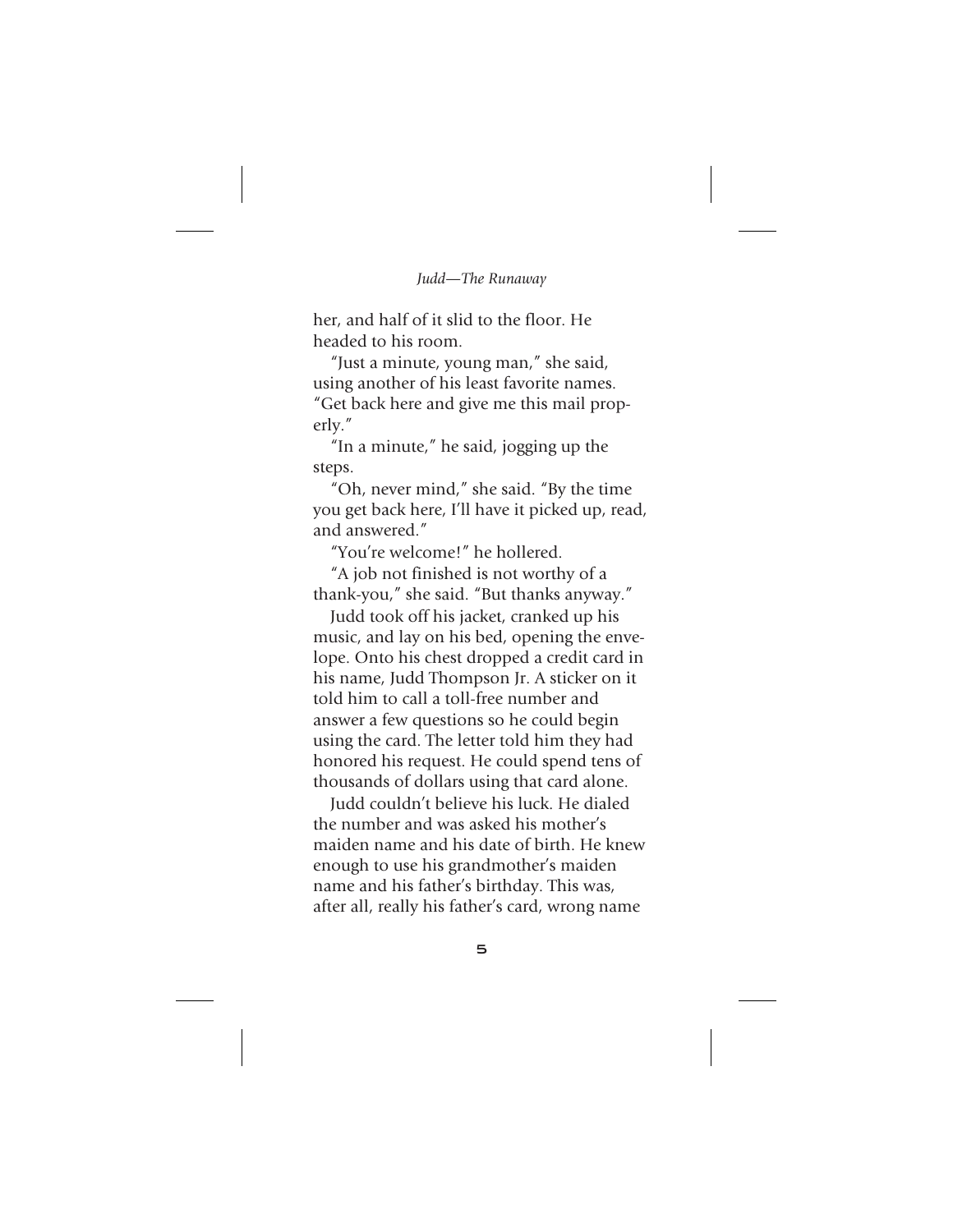or not. The automated voice told Judd he could begin using the card immediately.

It was then that he planned his escape.

Judd felt desperate to get away. He wasn't sure what had happened or why, but he was sure his family was the problem.

Judd's father owned a business in Chicago and was wealthy. His mother had never had to work outside the home. Judd's little brother and sister, nine-year-old twins Marc and Marcie, were young enough to stay out of his hair. They were OK, he guessed.

Marc's and Marcie's rooms were full of trophies from church, the same as Judd's had once been. He had really been into that stuff, memorizing Bible verses, going to camp every summer, all that.

But when Judd had gone from the junior high to the senior high youth group at New Hope Village Church in Mount Prospect, Illinois, he seemed to lose interest overnight. He used to invite his friends to church and youth group. Now he was embarrassed to say his parents made him go.

Judd felt he had outgrown church. It had been OK when he was a kid, but now nobody wanted to dress like he did, listen to his kind of music, or have a little fun. At school he hung with kids who got to make their own decisions and do what they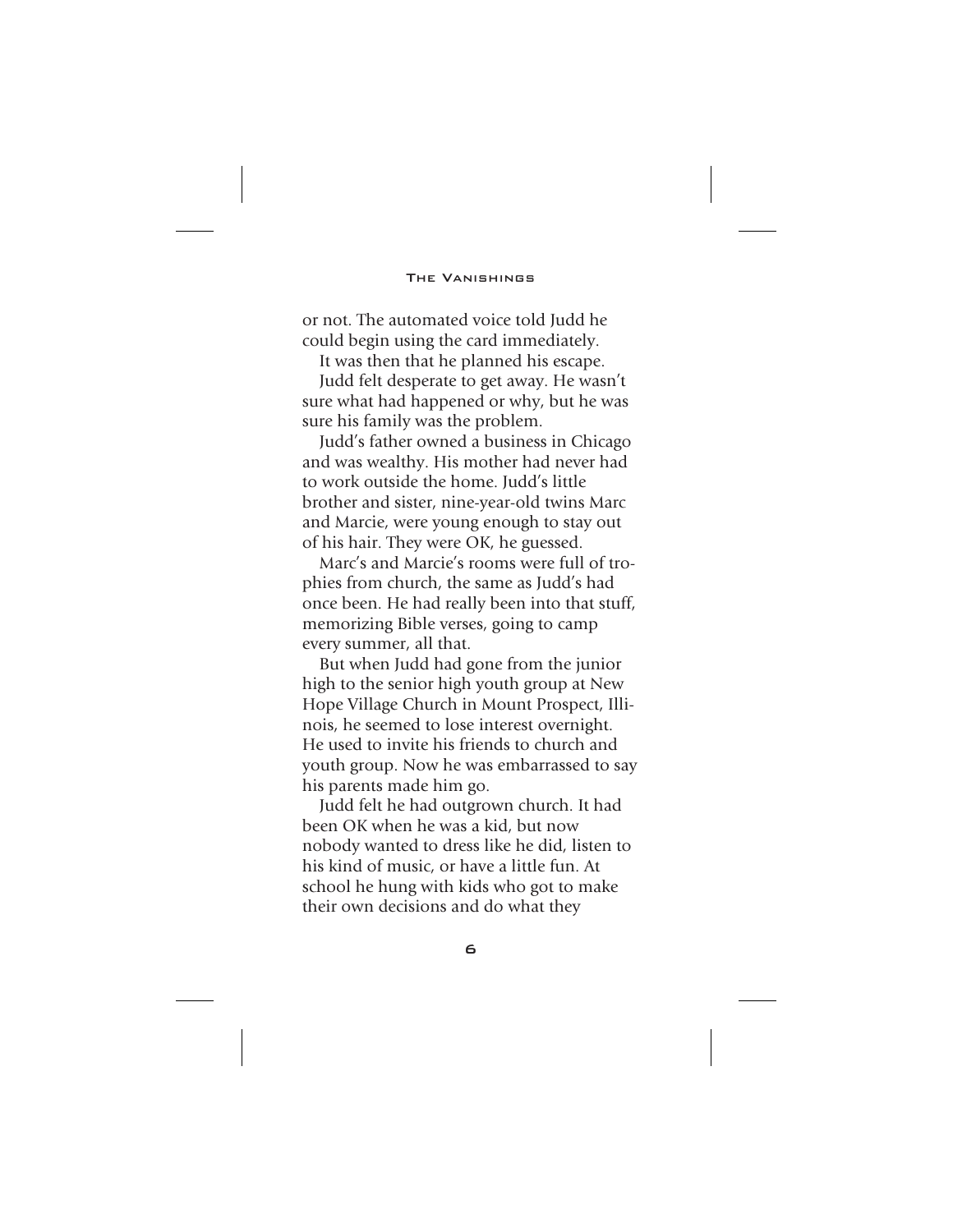wanted to do. That was all he wanted. A little freedom.

Even though they could afford it, Judd's parents refused to buy him his own car. How many other high school juniors still rode the bus to school? When Judd did get to drive one of his parents' cars, one of them told him where he could go, whom he could go with, what he could do, and when he had to be back.

If only his parents knew what he was doing when they thought he was "just out with the guys," Judd thought. How he hated his curfew, his parents' constant watch over his schoolwork, their criticizing his hair, his clothes, and his friends.

Worst of all, he was grounded if he didn't get up for Sunday school and church every Sunday. Just the Sunday before, he had put up such a fuss that his mother had come into his room and sat on his bed. "Don't you love Jesus anymore?" she asked.

*What a stupid question,* Judd thought. He didn't remember ever really loving Jesus. Oh, he had liked all the stories and knew a lot of verses. But loving Jesus? Loving God? That was for little kids and old ladies. But what could he say to his mother?

"If you want the truth, I only go to church so I can go out on weekends and use the car."

That was clearly not what she had wanted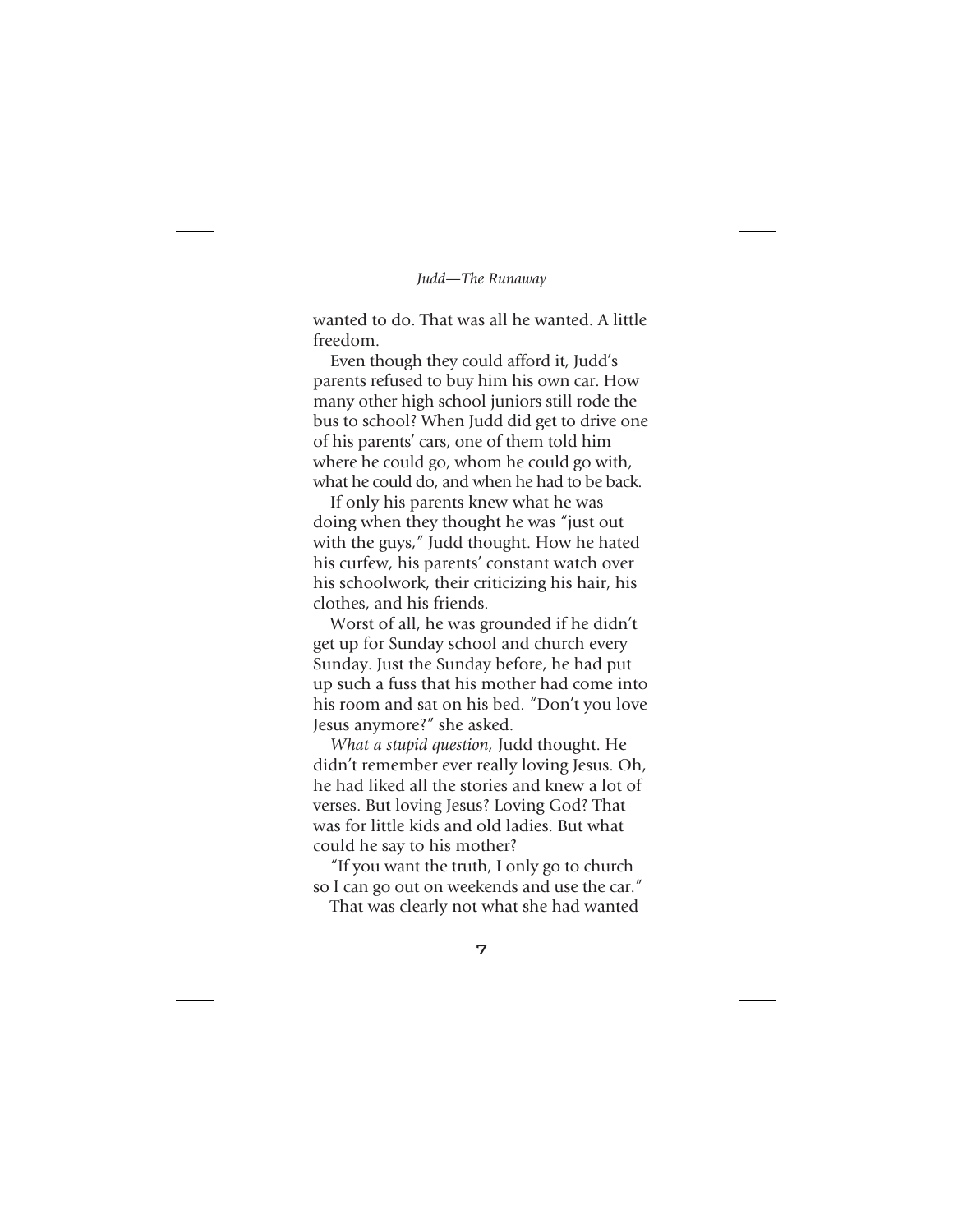to hear. "All right then, just forget it!" she said.

"I can stay home from church?"

"If you don't want to go anywhere for a week."

Judd swore under his breath. It was a good thing his mother hadn't heard *that.* He'd have been grounded for life.

In Sunday school, Judd copped an attitude. He wore clothes his parents only barely approved of, and he stayed as far away as possible from the "good" kids. What losers! They never had any fun. Judd didn't smile, didn't carry a Bible, didn't look at the teacher, didn't say anything. When the teacher asked his opinion of something, he shrugged. He wanted everyone to know he was there only because he had to be.

In church, he slouched when his father wasn't looking. He wanted to burrow within himself and just make it through to the end of the service. He didn't sing along, he didn't bow his head during prayer, he didn't shut his eyes. No one had ever said those were rules; Judd was simply trying to be different from everyone else. He was way too cool for this stuff.

As usual, Pastor Vernon Billings got off on his kick about what he called the Rapture. "Someday," he said, "Jesus will return to take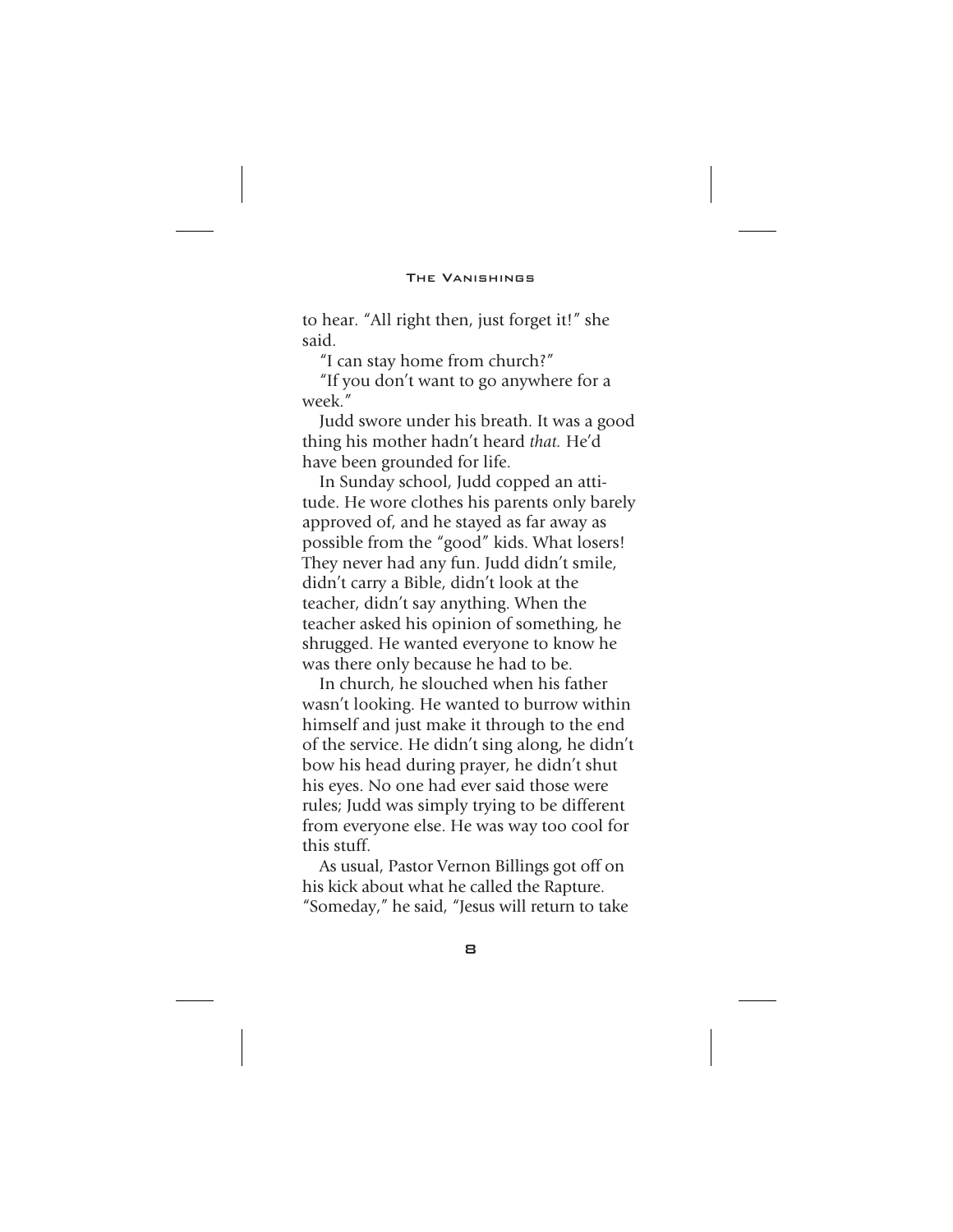his followers to heaven. Those who have received him will disappear in the time it takes to blink your eye. We will disappear right in front of disbelieving people. Won't that be a great day for us and a horrifying one for them?"

The kindly old pastor talked about how important it was for everyone to be sure of his own standing before God and to think and pray about friends and loved ones who might not be ready. Judd's little secret was that he had never really believed any of that.

He'd had enough chances. At vacation Bible school, his friends had prayed and received Christ. He was embarrassed. He told them he had already done that at home. At camp a few years later, Judd felt guilty and sinful when a young speaker talked about church kids who weren't really Christian believers. He had wanted to go forward; he really had. But he had also just been named Camper of the Week for memorizing a bunch of Bible verses and being the fastest to look up some others. What would people say?

Judd knew he didn't have to go forward or talk with anyone to receive Christ. He knew he could do it by himself. He could pray sincerely and ask God to forgive his sins and make Jesus the Lord of his life. But later, when the meeting was over and the emotion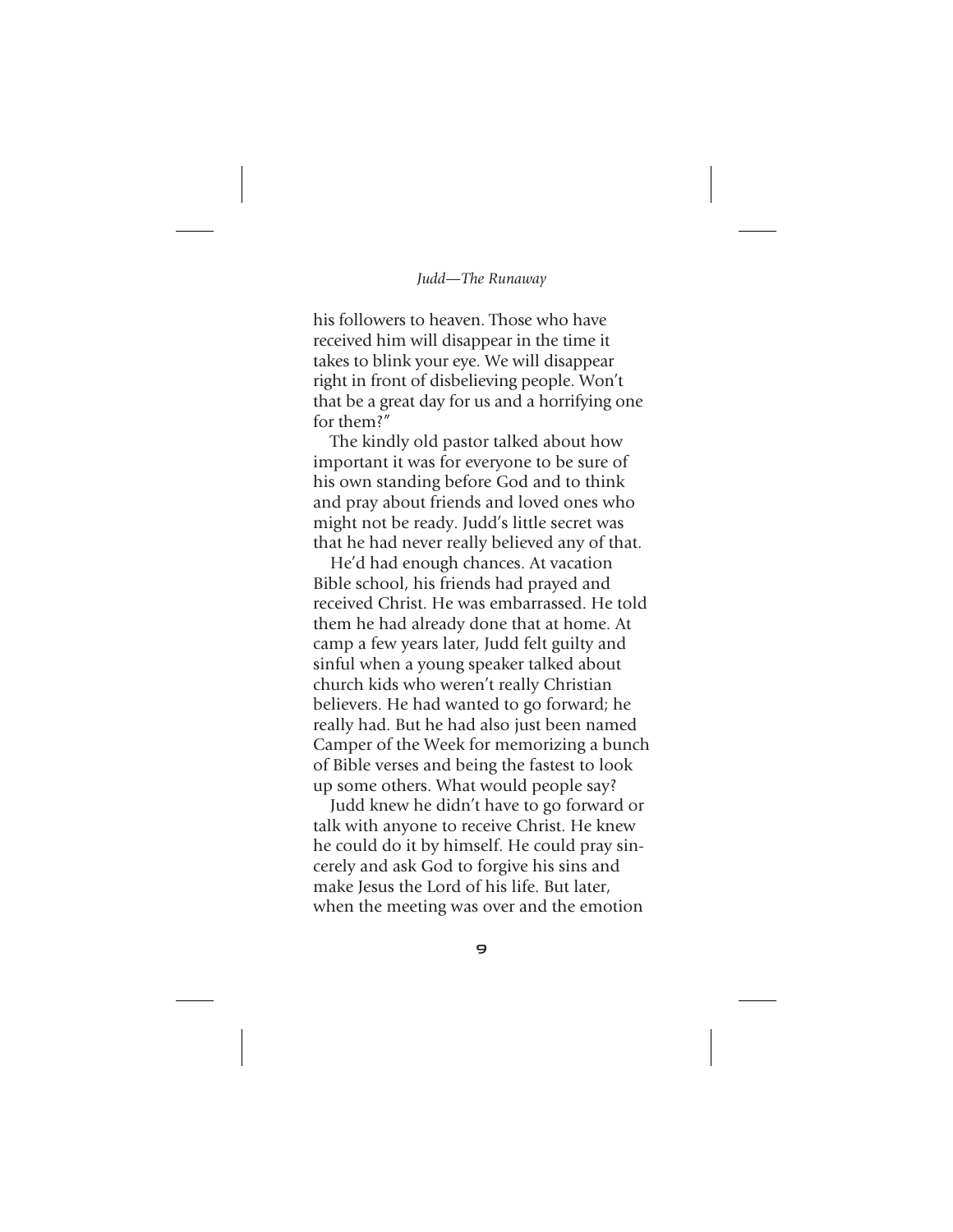wore off, he told himself that was something he could do anytime.

Judd felt the most guilty when he was twelve years old and many of his Sunday school classmates signed up to be baptized. Their teacher and Pastor Billings made clear to them that this was an act of obeying Christ, a step taken by Christians to declare themselves followers of Jesus.

As the students were baptized, they were asked to tell about when they had received Christ. Judd had done the unthinkable. He had quoted Scripture and made up a story about when he had become a Christian "once by myself at camp."

He felt guilty about that for weeks, never having the guts to tell his parents or his Sunday school teacher. Yet something kept him from confessing to God and getting things right with Christ. Now he was sixteen and had feelings and thoughts he believed no one would understand. He was bored with his church, frustrated with his parents, and secretly proud that he wasn't really part of the church crowd. He went because he had to, but someday soon he would make his own decisions.

With the small error on that credit card, Judd Thompson Jr. had his ticket to freedom. He had seen his dad get cash with his credit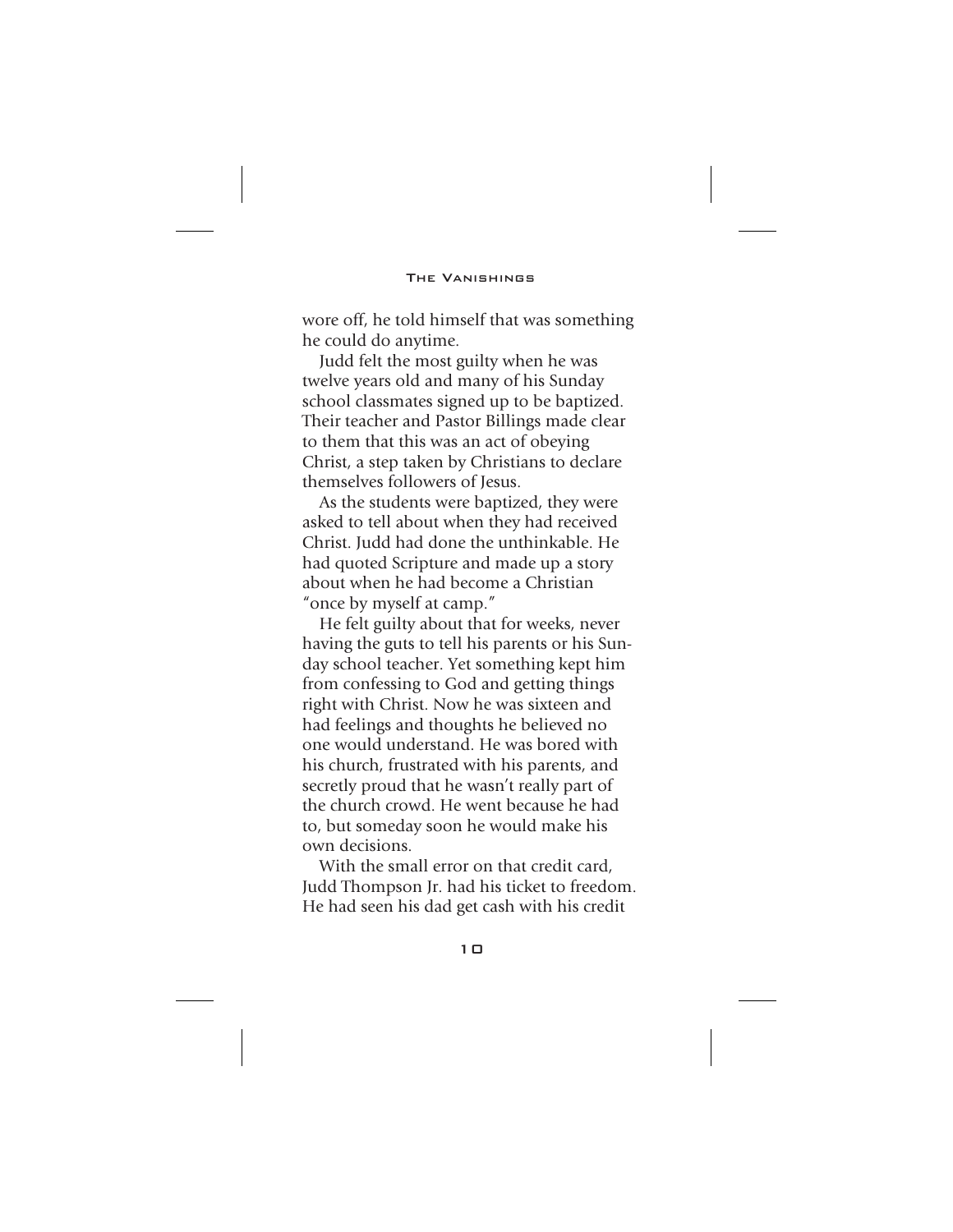card at the bank and at the automatic teller machines. And he knew that almost anything could be paid for with that magic card.

Of course, one day the bill would come and his parents would be able to trace where he had been. But he could put a lot of miles between himself and them in the meantime.

For several days, Judd saved cash, withdrawing as much as he could each day from the automatic teller machine. He hid the money with the passport he had gotten the year before when his father took him along on a business trip to Asia. He had been miserable on that trip and let his dad know it every chance he got. Judd Sr. had finally given up trying to convince Judd Jr. that this was "the opportunity of a lifetime."

Secretly Judd had to admit that he enjoyed the hotels, the meals, and even learning how to get around in foreign cities with different cultures and languages. But he wasn't about to tell his dad that. Judd knew Dad had dragged him along only to get him away from his new friends, the ones his mother called the "evil influences." It was also supposed to be a time for him and his dad to bond—whatever that meant. Dad had tried, Judd had to give him that, but there had been no bonding. Mostly it was just Judd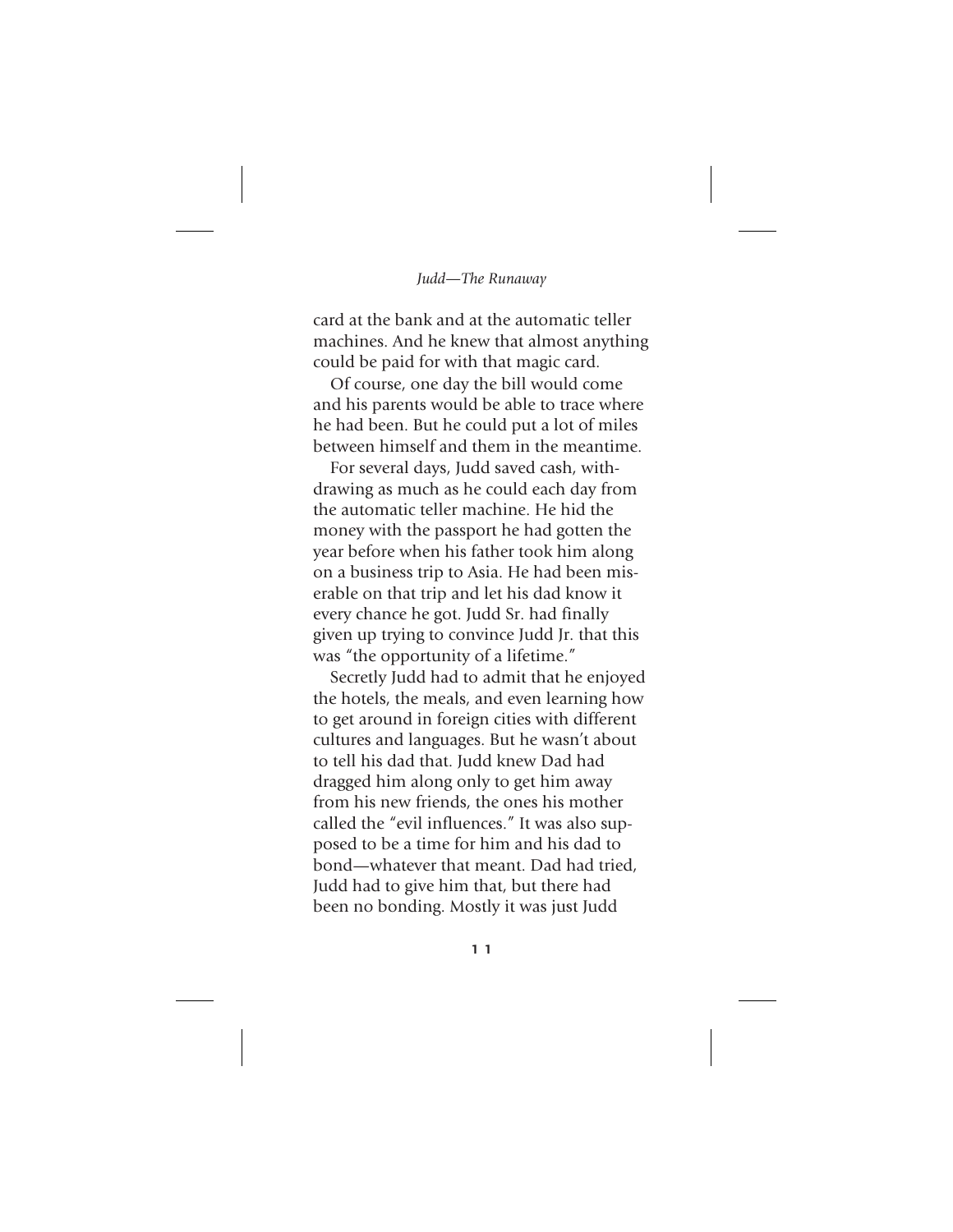scowling, complaining, arguing, and begging to go home.

At least he got a passport out of the deal. That, along with his new driver's license and the credit card, gave him what he thought was complete freedom. A friend had told him he looked old enough to pass for twenty-one and that he should get a fake identification card that would allow him to buy liquor in Illinois. It was cheaper and easier than he thought to get both his driver's license and his passport copied with a new birth date.

His plan was to take his stash of cash and go to O'Hare International Airport some night. He would take the first flight he could get to another English-speaking country. Beyond that, his plan was not clear. One thing was sure: He wasn't going to bum around begging for a place to stay. He would live first-class all the way.

Now Judd was a criminal. He told himself he wasn't scared. Breaking the law only made him bolder about his plan, and he began making up reasons why he had to get away from home as soon as possible.

As he made his plans, Judd became more and more angry. He disagreed with everything his parents did or said. He was mean and sarcastic.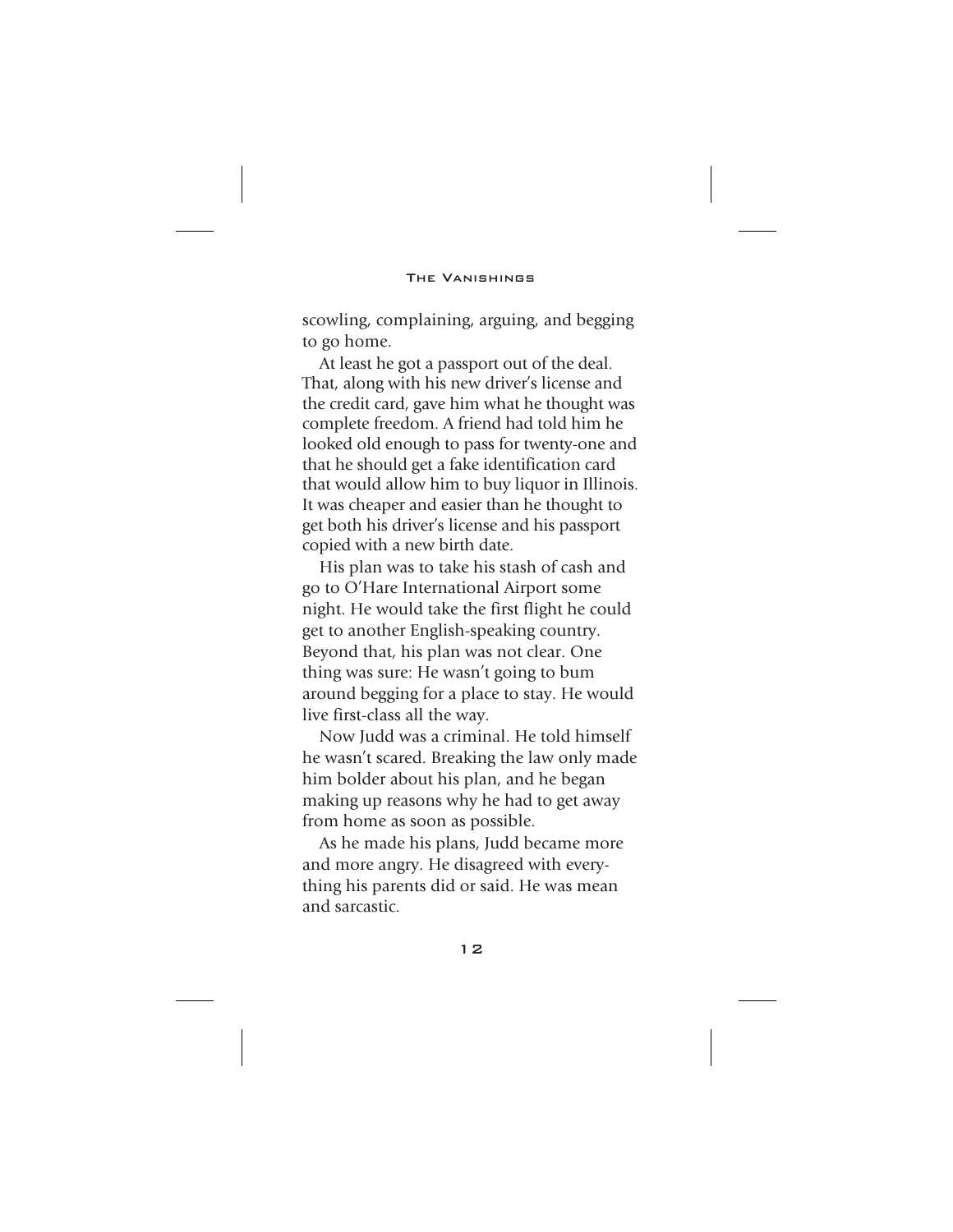One day after school his little brother came into his room.

"What do *you* want?" Judd asked Marc.

"I just wanted to ask you a question. Are you still a Christian?"

Judd lied. "Of course," he said. "What's it to you?"

"I was just wonderin' because it doesn't seem like you're happy or acting like one."

"Why don't you get out of here and mind your own business!"

"Will you be mad at me if I pray for you?" "Don't waste your breath."

"You're makin' Mom cry, you know that?"

"She shouldn't waste her tears either."

"Judd, what's the matter? You used to care—"

"Out! Get out!"

Marc looked pale and tearful as he left. Judd shook his head, disgusted, and told himself Marc would be a lot better off when he outgrew his stupidity. *I used to be just like that,* Judd thought. *What a wuss!*

Judd stuffed some of his favorite clothes in his book bag and jogged downstairs. "And where do you think you're going, mister?" his mother said. Did she always have to talk like that? Couldn't she just ask a simple question?

"I'm going to the library to study," Judd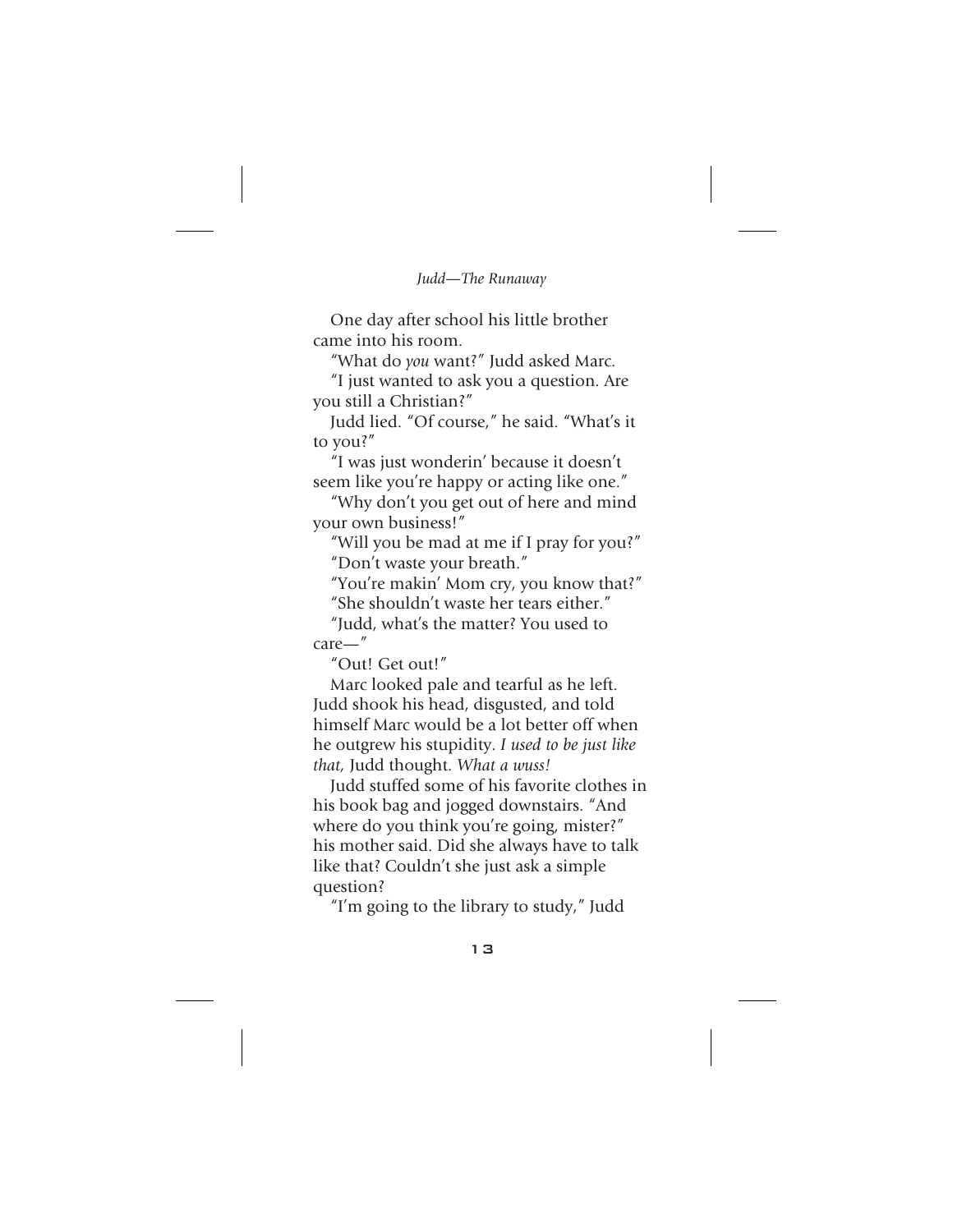said. "I'll be there till closing, so don't wait up for me."

"Since when did you get interested in studying?" his mother asked.

"You said you wanted my grades to improve!" "You don't need to go to the library to

study, Judd. Why don't you stay here and—"

"I need some peace and quiet, all right?" "What will you do for dinner?"

"I'll get something out."

"Do you need some money?"

"No! Now leave me alone!"

"All right! Just go! But don't be late!"

"Mom! I already told you! I'm staying till closing, so—"

"Don't wait up, yeah, I know. Are you meeting someone there?"

"No!"

"I'd better not find out you've been out with your friends, young man. . . . "

But Judd was already out the door.



At O'Hare, Judd found a flight on Pan-Continental Airlines that left early in the evening and was scheduled to arrive in London the following morning. His phony identification cards worked perfectly, and he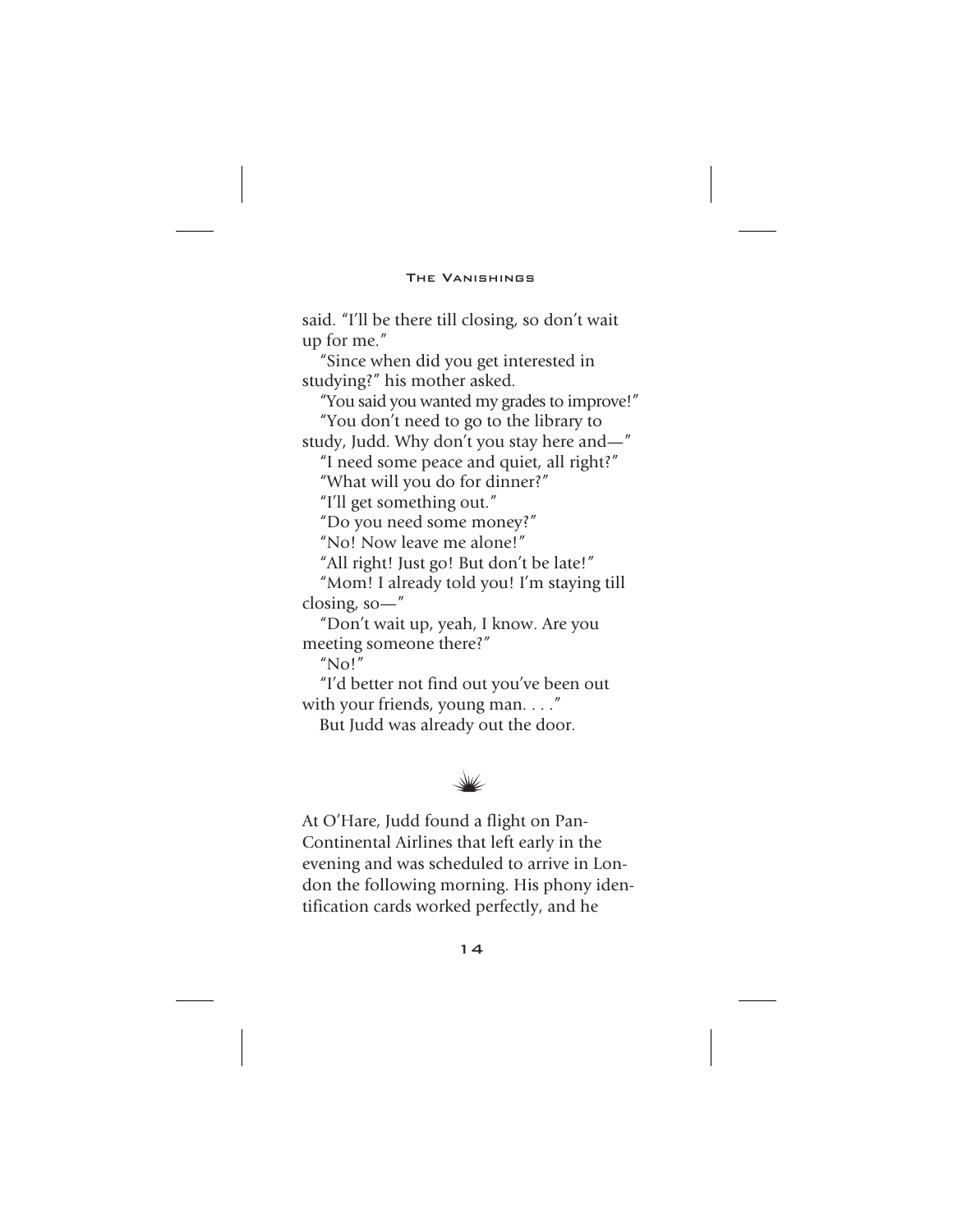enjoyed being referred to as Mr. Thompson. His first-class ticket was very expensive, but it was the only seat left on the 747.

Judd knew it wouldn't be long before his parents started looking for him. They would discover his car at the airport, and they would quickly find his name on the passenger list of the Pan-Con flight. He'd better enjoy this freedom while he could, he decided. He would try to hide in England for as long as possible, but even if he was found and hauled back to the United States, he hoped he would have made his point.

What was his point, exactly, he wondered. That he needed his freedom. Yeah, that was it. He needed to be able to make some decisions on his own, to be treated like an adult. He didn't want to be told what to do all the time. He wanted the Thompson family to know that he was able to get along in the world on his own. Going to London by himself, based on his own plans, ought to prove that.

Judd sat on the aisle. On the other side of the aisle sat a middle-aged man who had three drinks set before him. Beyond him, in the window seat, a younger man sat hunched over his laptop computer.

Judd was stunned at the beauty of the flight attendant, whose name badge read